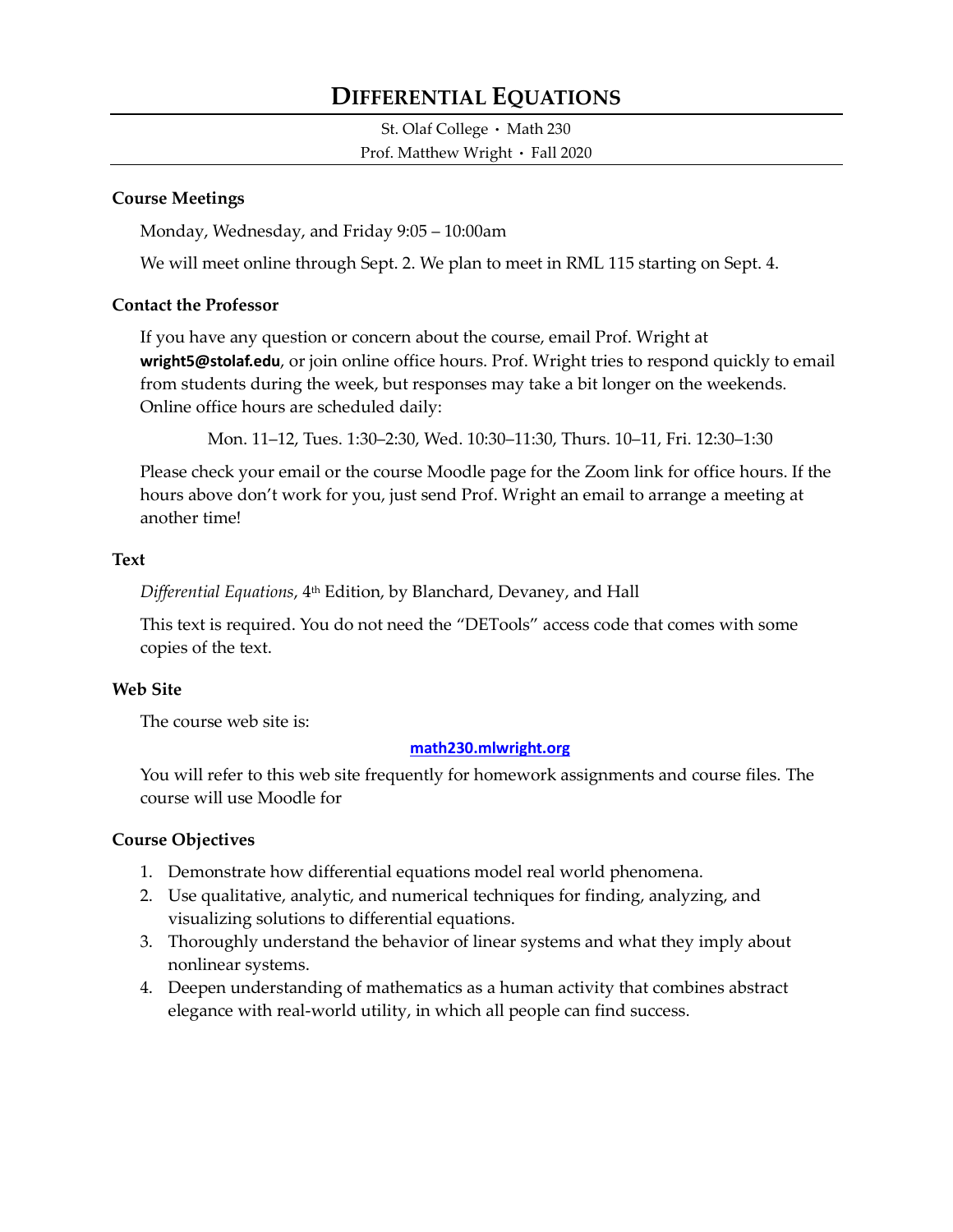## **Grading**

Your final grade will be a weighted average of the following:

| <b>Reading Questions</b> | 5%     |                             |
|--------------------------|--------|-----------------------------|
| Homework:                | 25%    |                             |
| Lab assignments:         | 10%    |                             |
| Exams:                   | $40\%$ | (20% for each of two exams) |
| Final Exam:              | 20%    |                             |

## **Reading Questions**

The textbook is an important resource for this class. The professor will assign readings, paired with comprehension questions on Moodle. Answers to these questions will be due at the beginning of class and will be graded for completion. Thorough, active reading of the assigned textbook sections will help you to stay on top of the material and get the most out of this course. Reading questions will *not* be accepted late, but your lowest *two* reading question grades will be dropped.

## **Homework**

Homework will be assigned and collected frequently—approximately every other class period. Assignments and due dates will be announced in class and posted in the course web site. *Keeping up with the homework is important, not only to get a good grade, but also for mastering the course material!* The proper way to work on a homework problem is as follows:

- 1. Read and attempt to understand the problem, looking up definitions or theorems if necessary.
- 2. Make a plan for solving the problem.
- 3. Attempt to carry out the plan. Revise the plan. Spend time thinking about the problem.
- 4. If you have spent significant time on the problem and still can't solve it, then talk to Prof. Wright or another student who is working on the same problem. Then go back to step 2.
- 5. If you think you have solved the problem, then check your answer. Ask yourself, "Is my answer reasonable? Can I verify it in some way?" See if you can improve your solution.
- 6. Write your solution neatly and thoroughly.

Collaboration on homework is encouraged (see #4 above), but *you must hand in your own work*. For full credit, explain your solutions clearly and *show all work*.

Write your solutions clearly and neatly, explaining your reasoning. Homework will be due at 5pm on the due date. Late work will *not* be accepted in general. However, your lowest homework grade will be dropped.

## **Lab Assignments**

Lab assignments will involve numerical experimentation and use of technology beyond what is required for the regular homework problems. In addition, these assignments will require you to explain your work in writing, which is an important part of the learning process. There will be approximately four lab assignments throughout the semester. More information about these assignments will be distributed in class and posted on the course web site.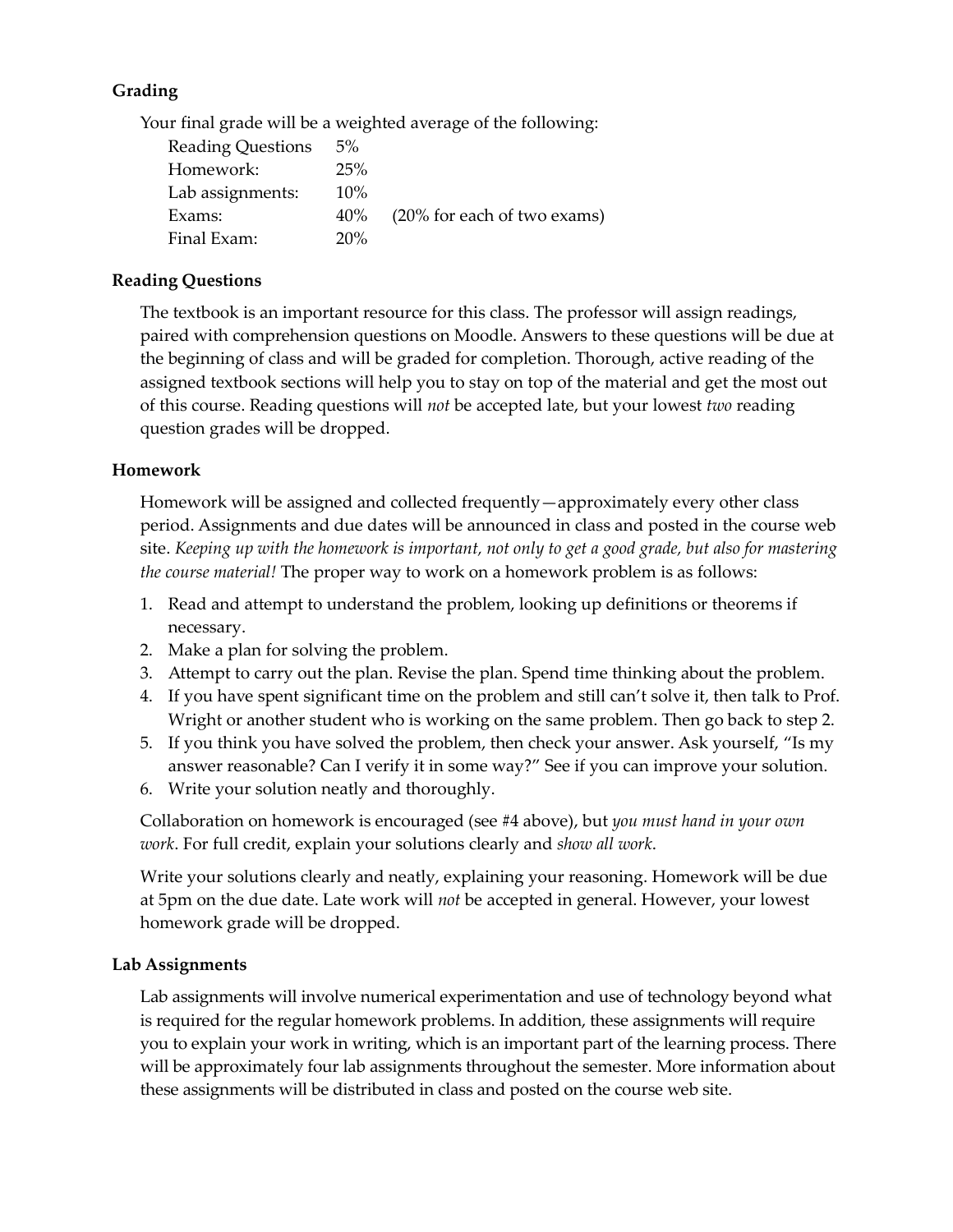## **Computers**

We will make frequent use of computers, and especially use the computer algebra system *Mathematica*, in this course. *Mathematica* is available on many computers across campus. You are encouraged to install *Mathematica* on your personal computer and bring your computer to class. Please talk with the professor if you have any questions or concerns about this.

#### **Exams**

This course will have two midterm exams and a final exam. Plan to be present at each exam. Make-up exams will be given only in circumstances that are truly exceptional, and must be arranged in advance. In particular, travel plans are not a valid excuse to miss an exam. Midterm exams are tentatively scheduled as follows:

**Midterm Exam 1**: Monday, September 21 on Chapters 1 and 2 **Midterm Exam 2**: Wednesday, October 21 on Chapters 3 and 4

The **final exam** will be Thursday, November 19, 9 – 11am. This exam will be cumulative, covering roughly on Chapters 1 – 5 and 7.

Further information will be communicated in advance of each exam.

## **Strategies for Success**

- Complete the reading, videos, and pre-class questions before class.
- Attend class faithfully and participate in class activities.
- Exercise Mean with the homework assignments. Start early  $-$  don't wait until the last minute to get started!
- Practice is essential for learning mathematics! Work each problem carefully and thoroughly.
- Work with other students. Mathematics is a collaborative activity! You will find that you will both learn from and teach your classmates.
- Ask questions!
- If you are having trouble, seek help! Prof. Wright is happy to talk with you.

# **Getting Help**

Prof. Wright is your primary resource for help in this course and is happy to talk with you. When you need help, or if you have any concerns about the course, please email Prof. Wright or visit his office hours.

The course teaching assistant will hold an additional evening office hour, at a time to be announced.

Your classmates are a valuable resource. The professor encourages you to course topics and homework problems with your classmates, as long as you turn in your own work. Mathematics is a collaborative activity!

Furthermore, the Academic Support Center (ASC) offers tutoring, academic coaching, and other services – talk with Prof. Wright or email the ASC for more information. If you have any concern at all related to this course, feel free to email Prof. Wright.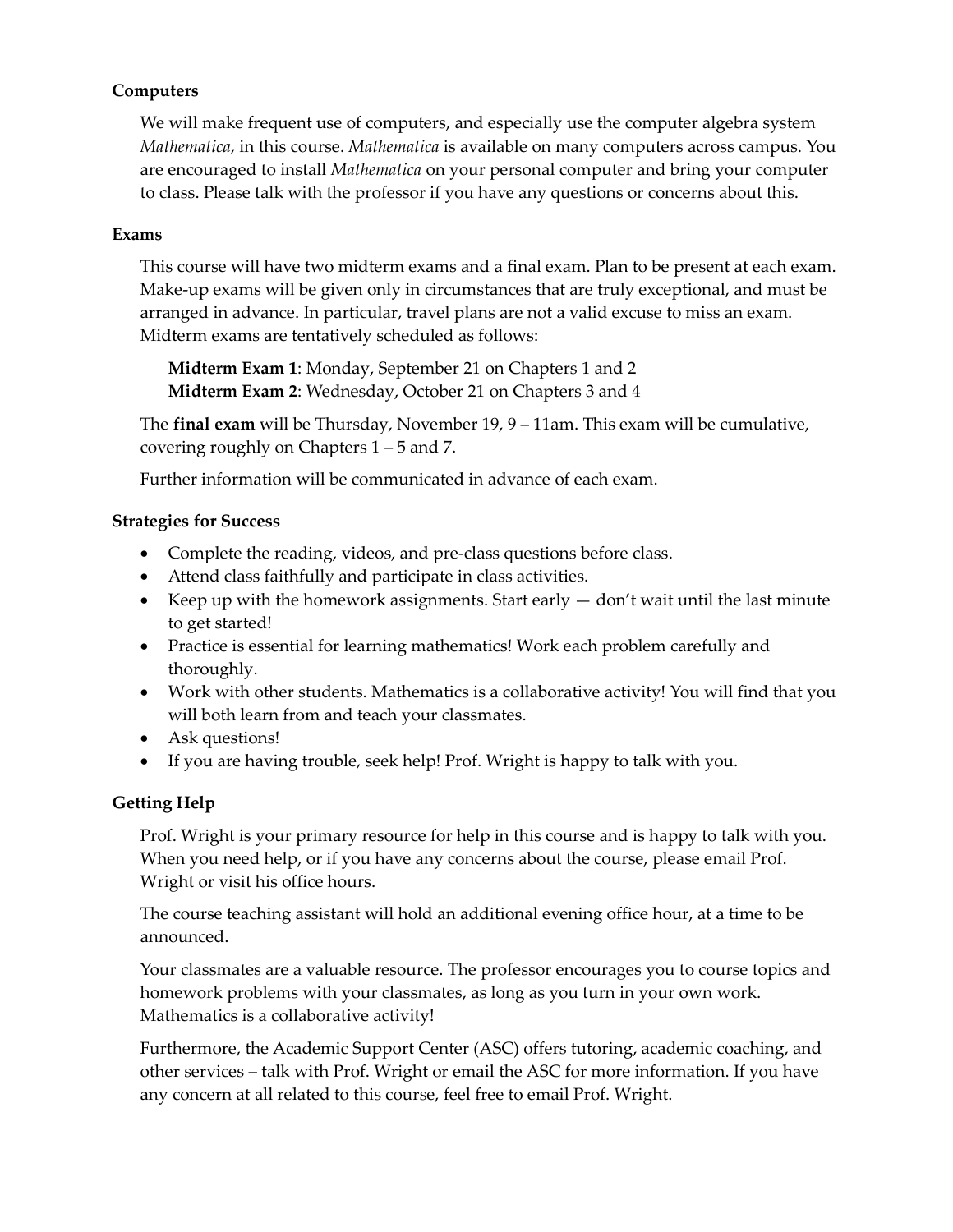## **Community Standards**

We all share the responsibility of acting to keep our St. Olaf community safe, especially in this time of the COVID-19 pandemic. Each student, faculty, and staff member has acknowledged the Community Pledge ([wp.stolaf.edu/covid-19/community-pledge](https://wp.stolaf.edu/covid-19/community-pledge/)) and must remain committed to the community standards throughout the semester. The following items are especially important for our class:

- Do not come to class if you are sick. Stay home and contact the professor for alternate arrangements regarding class work.
- Face masks are required during in-person class sessions. Masks must be properly worn, covering both the nose and mouth, and must not have vents. A student who attends class without a mask will be asked to leave. If a student refuses to either wear a mask or leave, then class will be dismissed and the Dean of Students Office will be notified of this violation of community standards.
- We will practice social distancing during in-person class sessions.

If you have any questions or concerns about the community standards in this class, don't hesitate to talk with Prof. Wright.

## **Academic Integrity**

Claiming someone else's work as your own will earn you a failing grade on the work in question. Don't do it. For more information, see the *Academic Integrity* section of *The Book* ([wp.stolaf.edu/thebook/academic/integrity](https://wp.stolaf.edu/thebook/academic/integrity)).

The Honor Pledge applies to exams in this course. The Honor Pledge reads:

*"I pledge my honor that on this examination I have neither given nor received assistance not explicitly approved by the professor and that I have seen no dishonest work."*

The Honor Pledge is violated when information could result in an unfair advantage for one or more students is given or received before, during, or after a test. On each exam, students will be asked to either affirm the Honor Pledge or indicate awareness of violations by intentionally not signing the pledge.

# **Inclusivity and Access**

Prof. Wright is committed facilitating a safe, caring, and inclusive learning community, respecting those of differing backgrounds and beliefs. As part of St. Olaf College, we aim to be respectful to everyone in this class, regardless of race, ethnicity, religion, gender, or sexual orientation. All students are capable of success in mathematics, and Prof. Wright aims to create an environment in which all can succeed. If you have any questions or concerns, don't hesitate to talk with Prof. Wright.

If you have any concerns about access to course materials, or if English is not your first language and this causes you concern, please talk with Prof. Wright.

# **Health and Accommodations**

Prof. Wright is committed to supporting all students. He recognizes that emotional, physical, or psychological experiences, both in and out of the classroom, have the potential to distract students from learning. If you have any concerns, please do not hesitate to contact